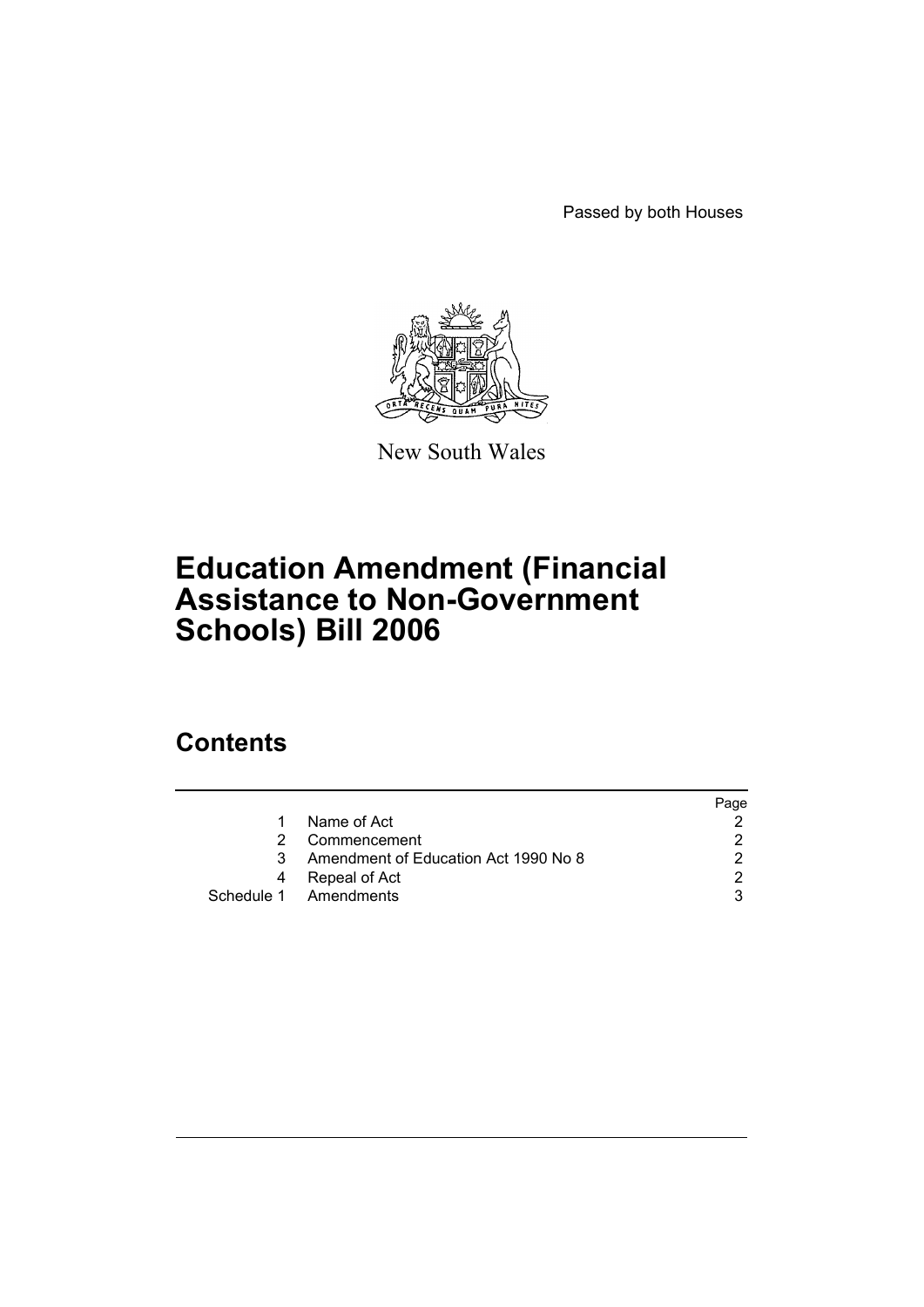*I certify that this PUBLIC BILL, which originated in the LEGISLATIVE ASSEMBLY, has finally passed the LEGISLATIVE COUNCIL and the LEGISLATIVE ASSEMBLY of NEW SOUTH WALES.*

> *Clerk of the Legislative Assembly. Legislative Assembly, Sydney, , 2006*



New South Wales

# **Education Amendment (Financial Assistance to Non-Government Schools) Bill 2006**

Act No , 2006

An Act to amend the *Education Act 1990* with respect to the provision of financial assistance to non-government schools.

*I have examined this Bill, and find it to correspond in all respects with the Bill as finally passed by both Houses.*

*Chairman of Committees of the Legislative Assembly.*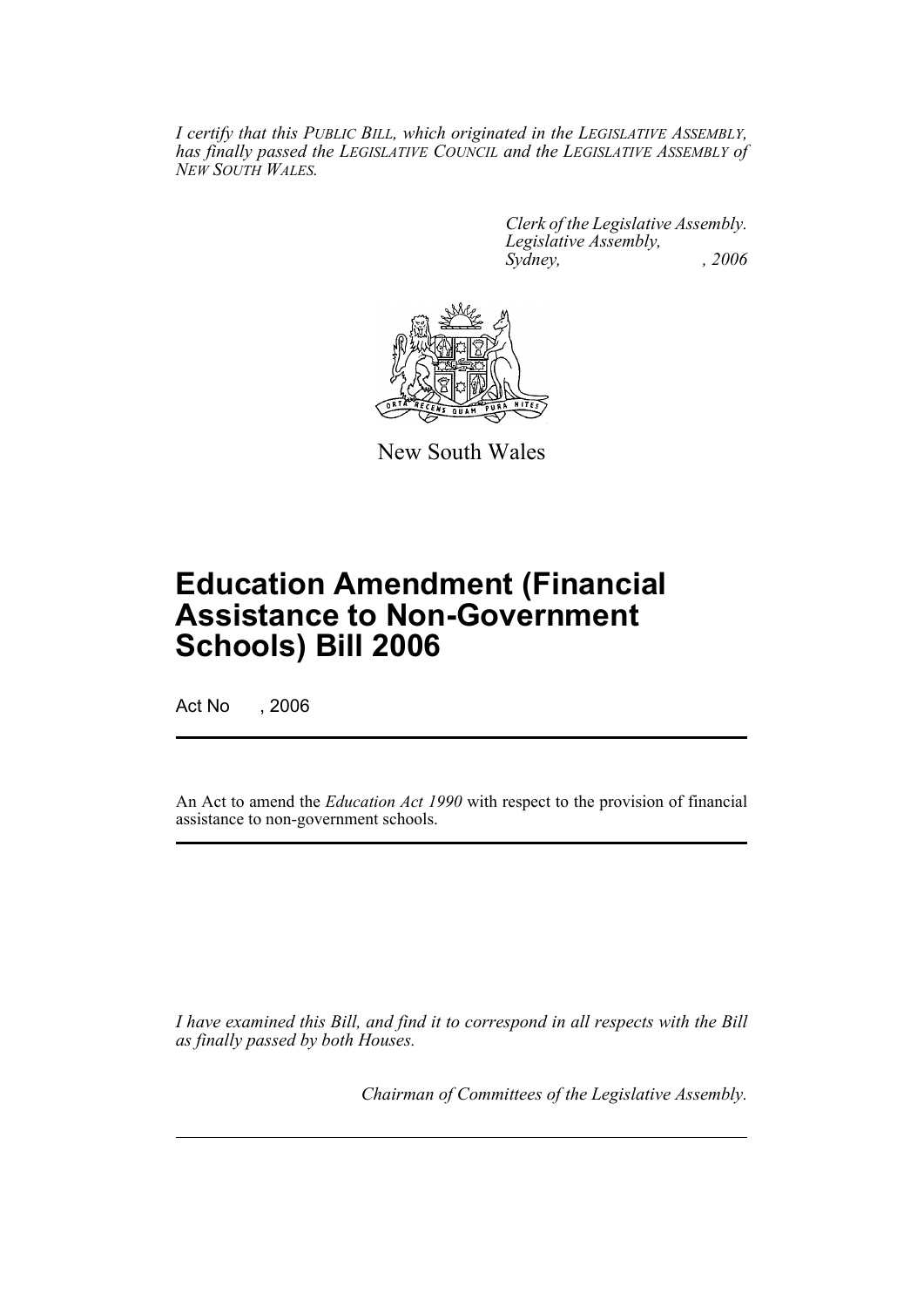### **The Legislature of New South Wales enacts:**

### **1 Name of Act**

This Act is the *Education Amendment (Financial Assistance to Non-Government Schools) Act 2006*.

#### **2 Commencement**

This Act commences on the date of assent to this Act.

## **3 Amendment of Education Act 1990 No 8**

The *Education Act 1990* is amended as set out in Schedule 1.

## **4 Repeal of Act**

- (1) This Act is repealed on the day following the date of assent to this Act.
- (2) The repeal of this Act does not, because of the operation of section 30 of the *Interpretation Act 1987*, affect any amendment made by this Act.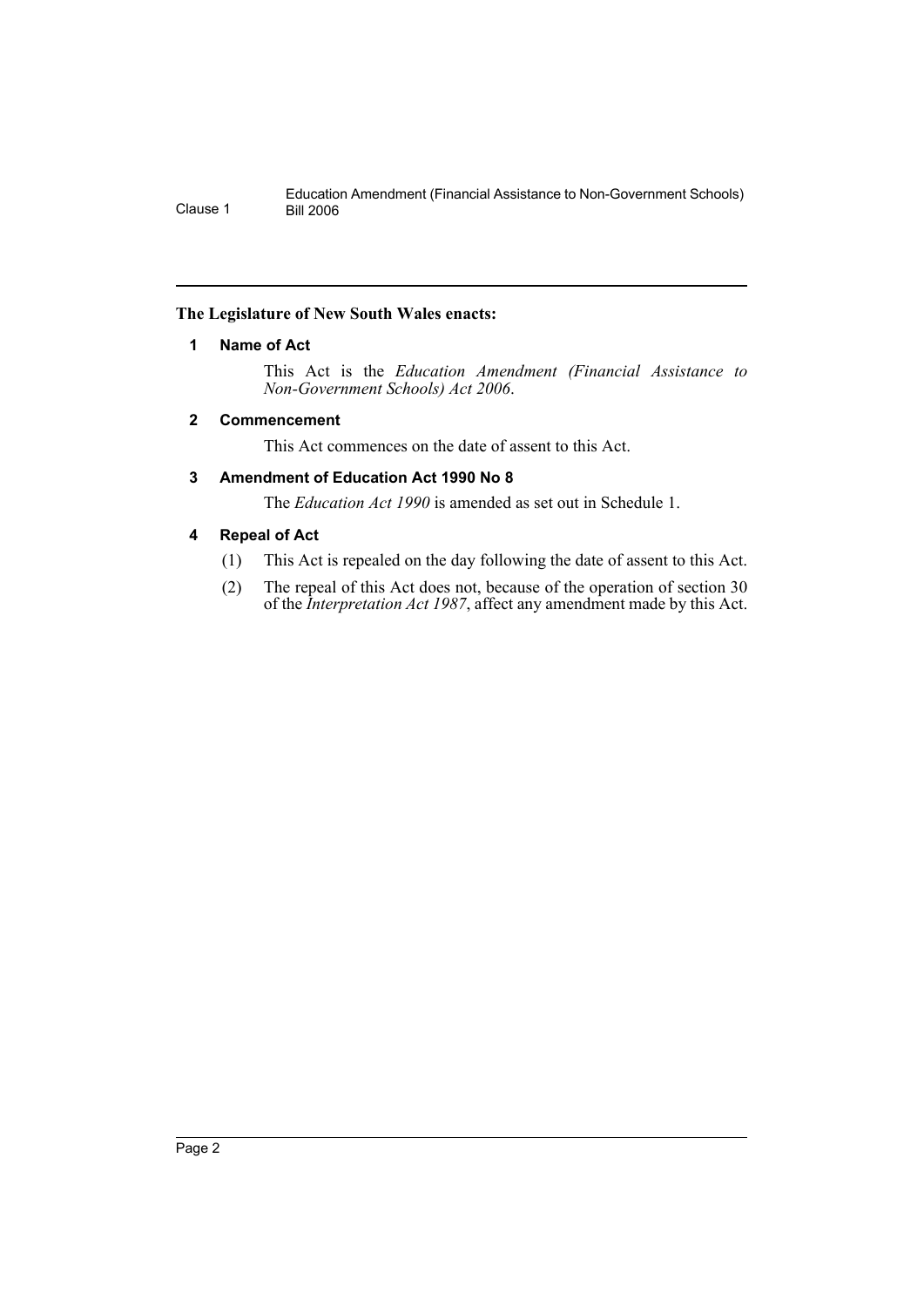Education Amendment (Financial Assistance to Non-Government Schools) Bill 2006

Amendments **Schedule 1** Schedule 1

# **Schedule 1 Amendments**

(Section 3)

**[1] Section 21A**

Insert after section 21:

#### **21A Financial assistance not to be paid to non-government schools operating for profit**

- (1) Financial assistance under section 21 may not be paid (whether by way of per capita grant or otherwise) to or for the benefit of a non-government school that operates for profit.
- (2) A non-government school is taken to operate for profit if any part of its proprietor's assets (in so far as they relate to the school) or income (in so far as it arises from the running of the school) is paid to any other person.
- (3) Despite subsection (2), a non-government school is not taken to operate for profit just because of:
	- (a) any payment that its proprietor makes to a person in connection with the person's activities as a member of the governing body of the school, being a payment made by way of an honorarium or as reimbursement for out-of-pocket expenses, or
	- (b) any payment that its proprietor makes to a student of the school in connection with any prize, scholarship or other activity as a student of the school, or
	- (c) any payment that its proprietor makes to a person in connection with the provision, at no more than reasonable market value, of property, goods or services required in relation to the running of the school, or
	- (d) any payment that its proprietor makes to a related organisation that does not operate for profit, within the meaning of this section, in connection with the provision of property, goods or services required in relation to the running of the school.
- (4) If the Minister is of the opinion that a non-government school receiving financial assistance under section 21 may be operating for profit, the Minister may, by order in writing, require its proprietor to furnish the Minister with information concerning any contracts or other arrangements entered into by the proprietor for the provision of property, goods or services in relation to the running of the school.